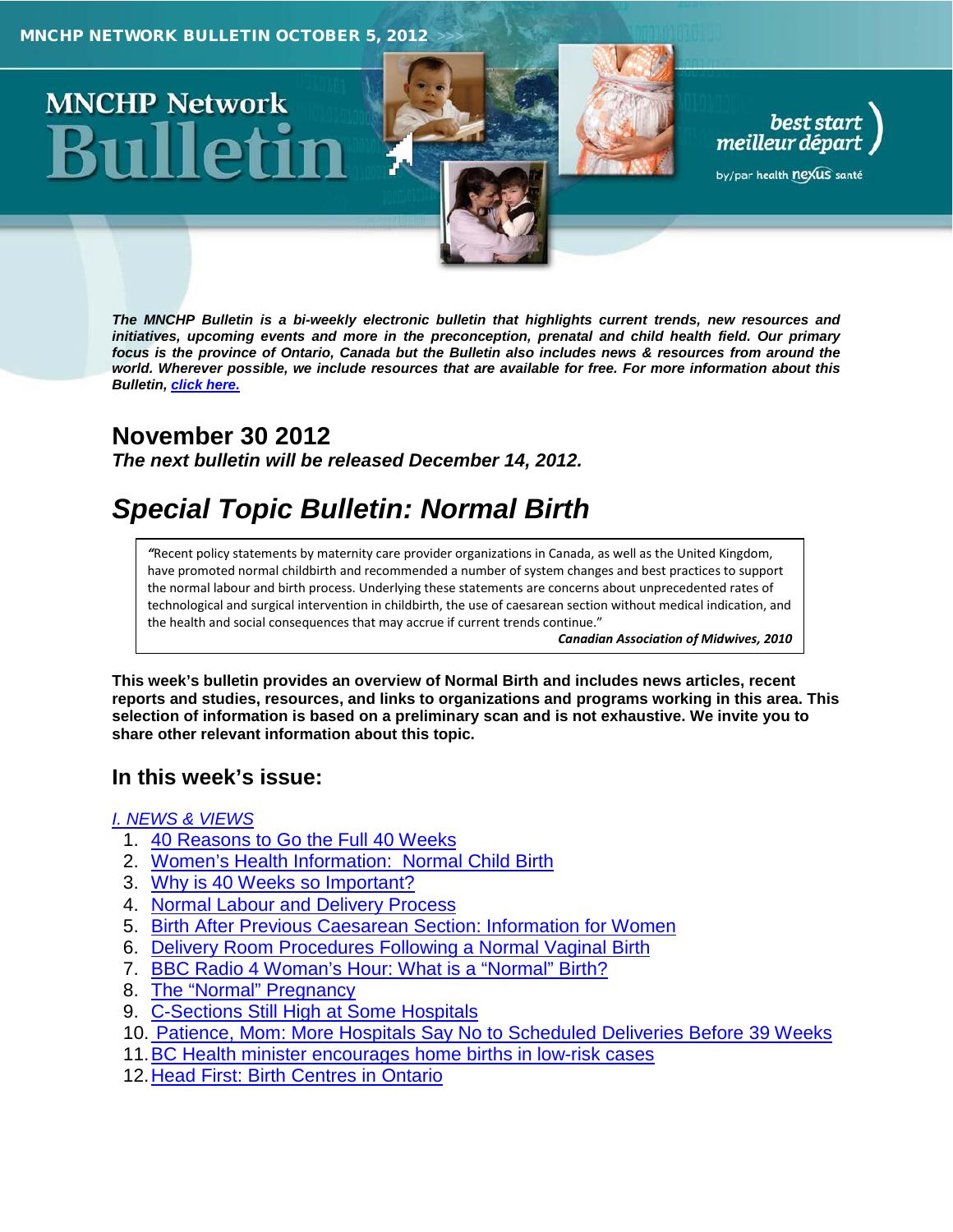<span id="page-1-0"></span>II. *[RECENT REPORTS AND RESEARCH](#page-4-2)*

- 13. [Promoting, Protecting and Supporting Normal Birth: A Look at the Evidence](#page-4-3)
- 14. [Study Gives New View of "Full-Term" Pregnancy](#page-5-0)
- 15[.Born Too Soon: The Global Action Report on Preterm Birth](#page-5-1)
- 16[.Study: Children Born Too Early Have Lower Reading and Math Scores](#page-5-2)
- 17[.A Campaign to Carry Pregnancies to Term](#page-5-3)
- 18. Alternative versus conventional institutional settings for birth
- [19.Planned Vaginal Birth or Elective Repeat Caesarean: Patient Preference Restricted](#page-6-0)  [Cohort with Nested Randomised Trial](#page-6-0)

*[III. PROFESSIONAL STATEMENTS ON NORMAL CHILDBIRTH](#page-7-0)*

- 20[.Joint Statement on Normal Childbirth](#page-7-1)
- 21. [Supporting Healthy an Normal Physiologic Childbirth: A Consensus Statement by](#page-8-0)  [ACNM, MANA and NACPM](#page-8-0)
- 22[.Midwifery Care and Normal Birth](#page-8-1)

*[IV. CURRENT INITIATIVES](#page-7-2)*

23[.March of Dimes Prematurity Campaign](#page-9-0)

24[.B.C. Power to Push](#page-9-1)

*[V. RESOURCES](#page-9-2)*

- 25[.Care in Normal Birth: A Practical Guide](#page-9-3)
- 26. [Queensland Maternity and Neonatal Clinical Guideline: Normal Birth](#page-9-4)
- 27[.Campaign for Normal Birth: Getting Off the Bed](#page-10-0)
- 28.E-Learning Normal Pregnancy

[VI. FEATURED BEST START RESOURCES](#page-10-1)

29.Giving Birth in a New Land – [A guide for women new to Canada and their families](#page-10-2)

# **I. NEWS & VIEWS**

# <span id="page-1-1"></span>**1. 40 Reasons to Go the Full 40 Weeks**

This website (health4moms.org, 2012) provides readers with 40 reasons to continue their pregnancy to 40 weeks. Reasons include: fewer complications during birth, increased fetal brain and muscle development, easier breastfeeding, a shorter hospital stay and a decrease in the baby's risk for jaundice, low blood sugar and infection.

[http://www.health4mom.org/a/40\\_reasons\\_121611](http://www.health4mom.org/a/40_reasons_121611)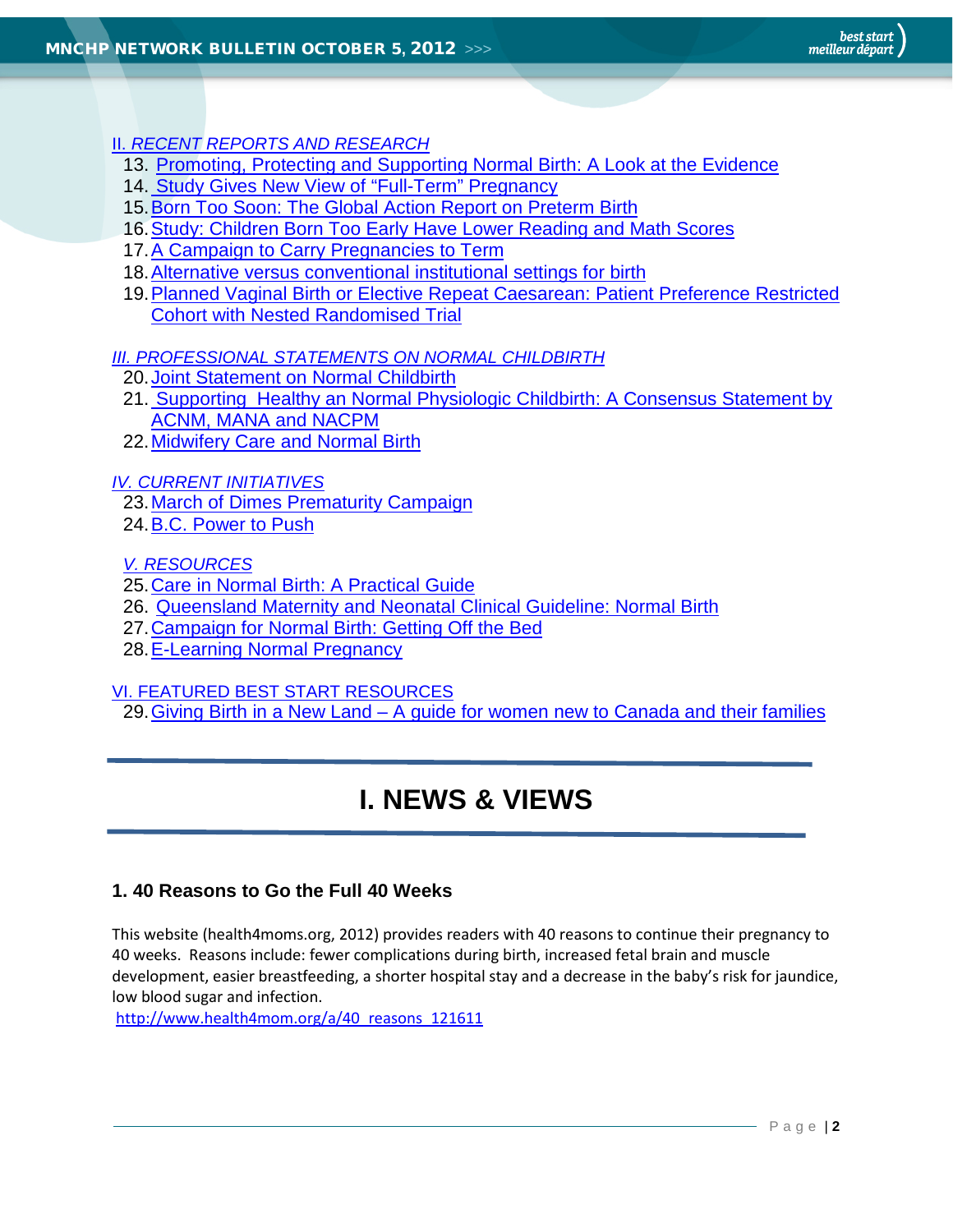# <span id="page-2-0"></span>**2. Women's Health Information: Normal Child Birth**

This website (Society of Obstetricians and Gynaecologists of Canada, 2011), provides information on what constitutes a normal childbirth. A normal childbirth is defined as childbirth in which the mother goes into spontaneous labour between the 37th and  $42<sup>nd</sup>$  week of pregnancy and the baby is born headfirst through the vagina. If the baby's feet or buttocks enter the birth canal first, a normal birth still might be possible but will require special care. Interventions that are considered part of normal childbirth include the augmentation of labour, fetal heartbeat monitoring, artificial rupture of the membrane (breaking a woman's water), medications to reduce labour pain (such as epidurals, injectable painkillers and nitrous oxide), and the administration of oxytocin (a medication that will help the uterus to shrink and prevent blood loss). The use of forceps or a vacuum to assist with labour is not considered to be part of normal childbirth. A caesarean section is also not considered to be part of normal childbirth.

[http://www.sogc.org/health/pregnancy-normal\\_e.asp](http://www.sogc.org/health/pregnancy-normal_e.asp)

# <span id="page-2-1"></span>**3. Why is 40 Weeks So Important?**

There are many factors that lead to preterm birth. These include: being pregnant with multiple babies (e.g. twins or triplets), uterine or cervical abnormalities (such as fibroid tumours in the uterus), diabetes, high blood pressure, blood clotting disorders, problems with the placenta or bleeding, being overweight, being underweight, a short duration between pregnancies, previous preterm birth, stress, smoking, drinking, drug use, and late or no prenatal care. Preterm babies may experience trouble breathing and keeping warm. They may also experience feeding problems, newborn jaundice, a longer hospital stay and a less developed brain. As children, they are more likely to be diagnosed with Attention Deficit Hyperactivity Disorder (ADHD). As adults, they may be more likely to be diagnosed with diabetes, high blood pressure or heart disease (New York State Department of Health, 2009). [http://www.health.ny.gov/community/pregnancy/why\\_is\\_40\\_weeks\\_so\\_important.htm](http://www.health.ny.gov/community/pregnancy/why_is_40_weeks_so_important.htm)

# <span id="page-2-2"></span>**4. Normal Labour and Delivery Process**

This guide outlines what typically happens during the 3 stages of labour and post delivery during a normal birth (WedMD, 2012). Topics include signs of labour, dilation of the cervix, and pain management.

<span id="page-2-3"></span><http://www.webmd.com/baby/guide/normal-labor-and-delivery-process>

# **5. Birth After Previous Caesarean Section: Information for Women**

Women who have previously had a caesarean section are less likely to be able to have a normal vaginal birth (compared to those who have had a previous vaginal birth). Having a vaginal birth after caesarean section has several benefits including: greater safety, increased self-esteem among mothers, easier breastfeeding, a shorter recovery time and lower risk of complications. For women who have previously had a caesarean section, there is a small risk of their caesarean scar opening during labour (approximately 1 in 400) and a small risk (approximately 1 in 3000) of bleeding necessitating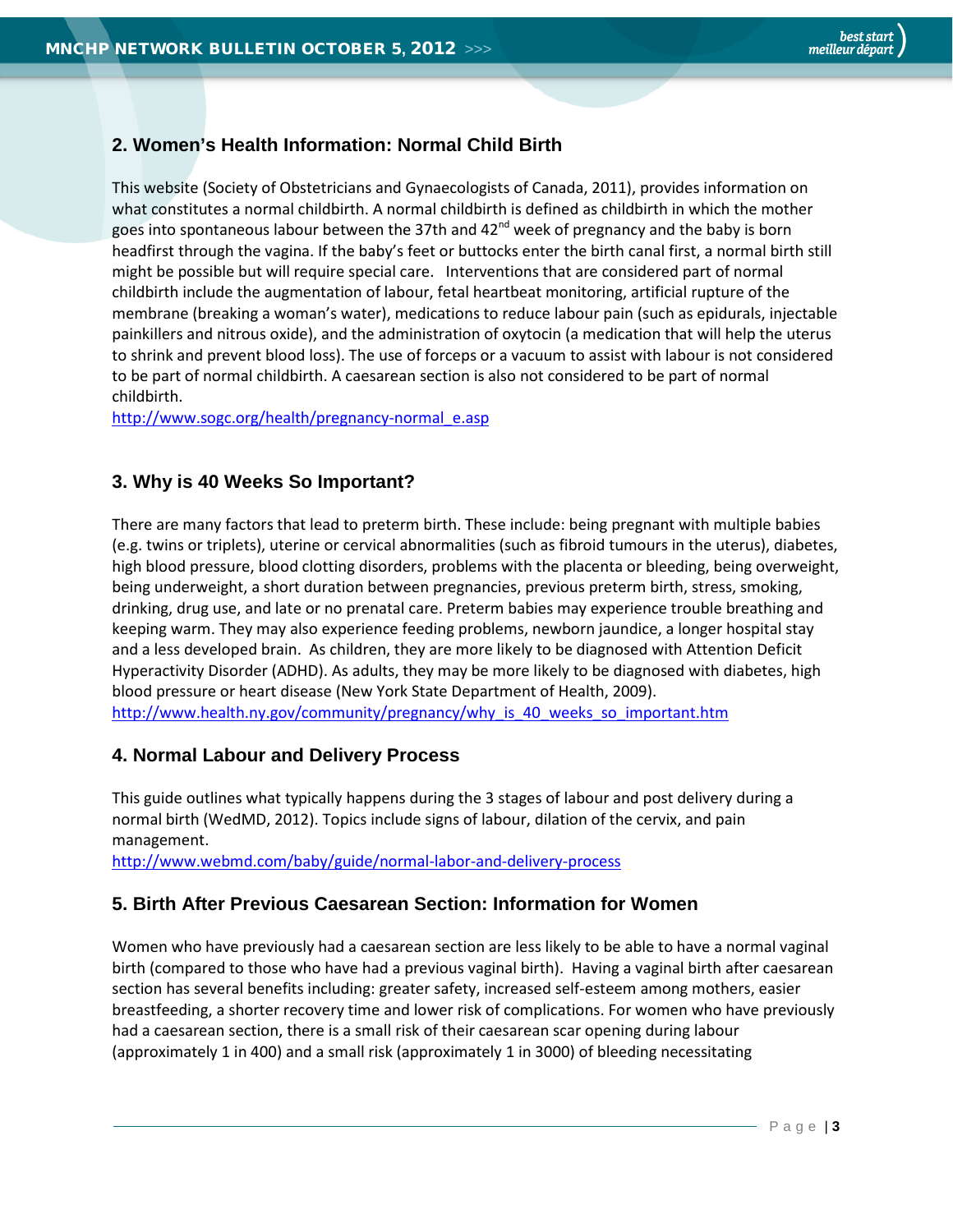hysterectomy. This guide also outlines techniques for increasing the chances of having a normal birth, (e.g. moving around), as well as pain relief options. The advantages and disadvantages of having a caesarean are also outlined in this document (Kings College Hospital, nd). [http://www.kch.nhs.uk/Doc/PL%20-%20221.1%20-](http://www.kch.nhs.uk/Doc/PL%20-%20221.1%20-%20Vaginal%20Birth%20After%20Caesarean%20Section.pdf) [%20Vaginal%20Birth%20After%20Caesarean%20Section.pdf](http://www.kch.nhs.uk/Doc/PL%20-%20221.1%20-%20Vaginal%20Birth%20After%20Caesarean%20Section.pdf)

# <span id="page-3-0"></span>**6. Delivery Room Procedures Following a Normal Vaginal Birth**

This article (Healthychildren.org, 2012), describes the post-delivery period following a normal vaginal birth. Following a normal vaginal birth, the umbilical chord will be clamped and cut. The baby will be dried, examined, weighed and measured. Vitamin K and antiseptic eye-drops or ointment will also be given to the baby (as Vitamin K levels are low in newborns and the bacteria found in the birth canal can infect a baby's eyes). Women should attempt breastfeeding soon after delivery and should maximize skin-to-skin contact with their babies.

<span id="page-3-1"></span><http://www.healthychildren.org/English/ages-stages/prenatal/delivery-beyond/Pages/default.aspx>

# **7. BBC Radio 4 Woman's Hour: What is a "Normal" Birth?**

In this 11-minute radio program (BBC, 2012), Cathy Warwick of the Royal College of Midwives and Pauline Hull of electivecesarean.com discuss issues surrounding normal births and current services and guidelines.

<span id="page-3-2"></span><http://www.bbc.co.uk/programmes/p00y43jx>

# **8. The "Normal" Pregnancy**

This guide (Babyzone, 2012), outlines for mothers common experiences during the 3 trimesters of normal pregnancy.

<span id="page-3-3"></span>[http://www.babyzone.com/pregnancy/your-body-during-pregnancy/normal-pregnancy\\_70514](http://www.babyzone.com/pregnancy/your-body-during-pregnancy/normal-pregnancy_70514)

# **9. C-Sections Still High at Some Hospitals**

This article (Toronto Star, 2012) highlights the fact that the C-section rate in many Canadian hospitals exceeds the World Health Organization's recommended C-section rate of between 5 and 15 percent. The Canadian Institute for Health Information (CIHI) has found that there are C-section rates of between 30 and 40 percent in several Canadian hospitals. These numbers may be high due to Canadian women having babies at an older age. As older women are often more educated, they may be less willing to take risks if there are signs of trouble during labour. These numbers may also reflect physicians' fear of legal suits.

<span id="page-3-4"></span><http://www.thestar.com/news/gta/article/1156778--c-section-still-high-at-some-hospitals>

# **10. Patience, Mom: More Hospitals Say No to Scheduled Deliveries Before 39 Weeks**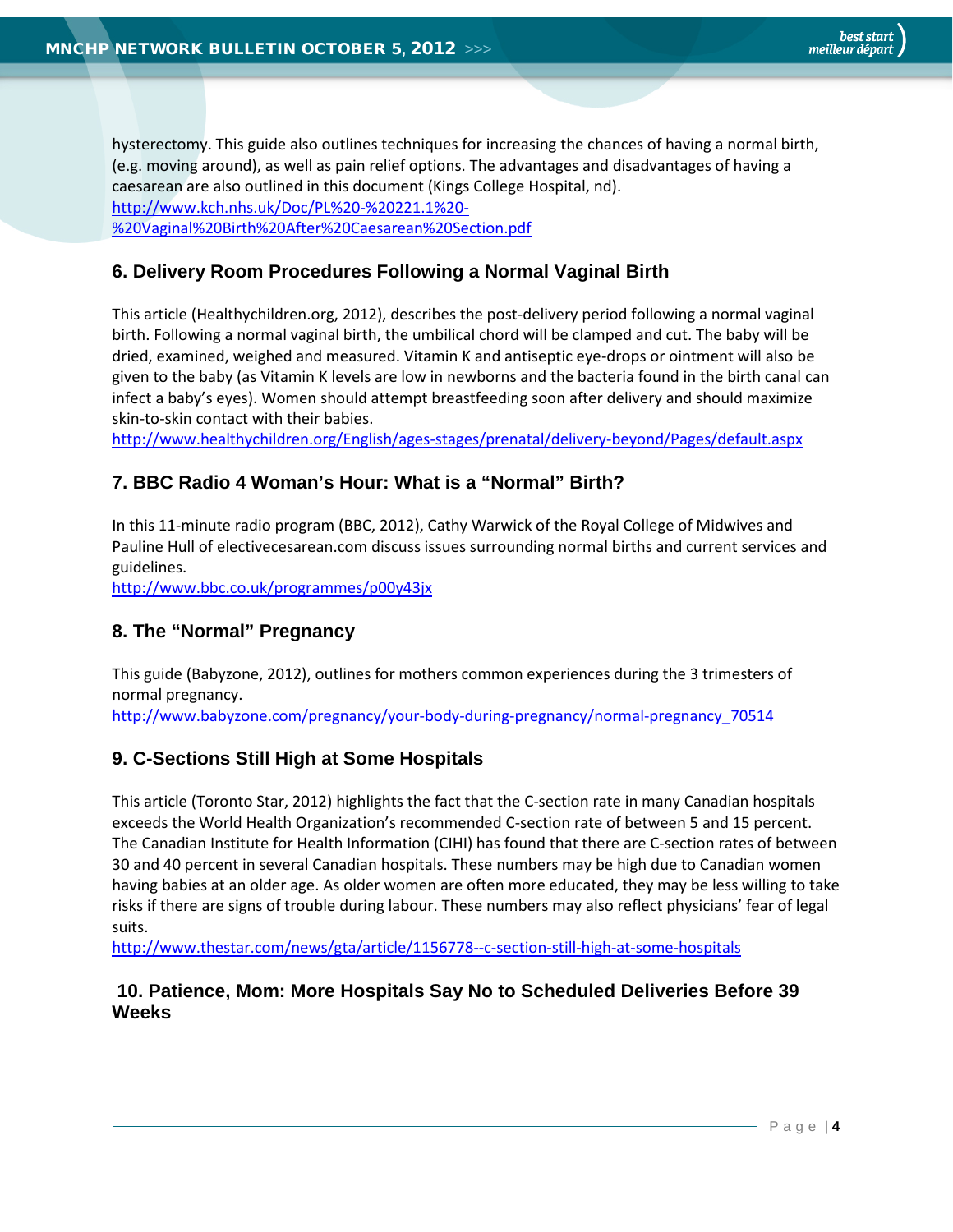As new research emerges that highlights the large amount of critical development that babies do during their final weeks in utero, hospitals in the United States are increasingly disallowing elective inductions and C-sections prior to 39 weeks gestation (Time Magazine, 2011).

[http://healthland.time.com/2011/08/26/patience-please-39-weeks-is-the-new-thinking-about-when-to](http://healthland.time.com/2011/08/26/patience-please-39-weeks-is-the-new-thinking-about-when-to-deliver-babies/)[deliver-babies/](http://healthland.time.com/2011/08/26/patience-please-39-weeks-is-the-new-thinking-about-when-to-deliver-babies/)

## <span id="page-4-0"></span>**11. BC Health minister encourages home births in low-risk cases**

When B.C. Health Minister Margaret MacDiarmid trained as a physician in the 1980s, home births were not even contemplated as a safe alternative.

MacDiarmid, the former president of the B.C. Medical Association, is encouraging women with low-risk pregnancies to plan their deliveries at home if that's what they'd like, citing B.C. research published in the Canadian Medical Association Journal in 2009 as the safety standard.

As long as mothers were screened to be low-risk and assisted by a registered midwife, "there wasn't any difference between the outcomes for moms and babies whether they were at home or in a hospital," she said, adding it would also save the health system money.

[http://www.timescolonist.com/Health+minister+encourages+home+births+risk+cases/7481232/story.ht](http://www.timescolonist.com/Health+minister+encourages+home+births+risk+cases/7481232/story.html#ixzz2Dj864sdW) [ml#ixzz2Dj864sdW](http://www.timescolonist.com/Health+minister+encourages+home+births+risk+cases/7481232/story.html#ixzz2Dj864sdW)

### <span id="page-4-1"></span>**12. Head First: Birth Centres in Ontario**

Ontario recently announced funding for two birth centres that will be led by midwives. The government has indicated it is opening birth centres partly to move care out of hospitals and save money. Although birth centres are probably safe and may improve maternity care, it is less clear whether Ontario's birth centres will indeed reduce costs.

<span id="page-4-2"></span><http://healthydebate.ca/2012/04/topic/innovation/the-evidence-for-birthing-centers-in-ontario>

# **II. RECENT REPORTS AND RESEARCH**

#### <span id="page-4-3"></span>**13. Promoting, Protecting, and Supporting Normal Birth: A Look at the Evidence**

#### Romano A and Lothiano J.

Interfering with the normal physiological process of labor and birth in the absence of medical necessity increases the risk of complications for mother and baby. Six evidence-based care practices promote physiological birth: avoiding medically unnecessary induction of labor, allowing freedom of movement for the laboring woman, providing continuous labor support, avoiding routine interventions and restrictions, encouraging spontaneous pushing in nonsupine positions, and keeping mothers and babies together after birth without restrictions on breastfeeding. Nurses are in a unique position to provide these care practices and to help childbearing women make informed choices based on evidence <http://onlinelibrary.wiley.com/doi/10.1111/j.1552-6909.2007.00210.x/full>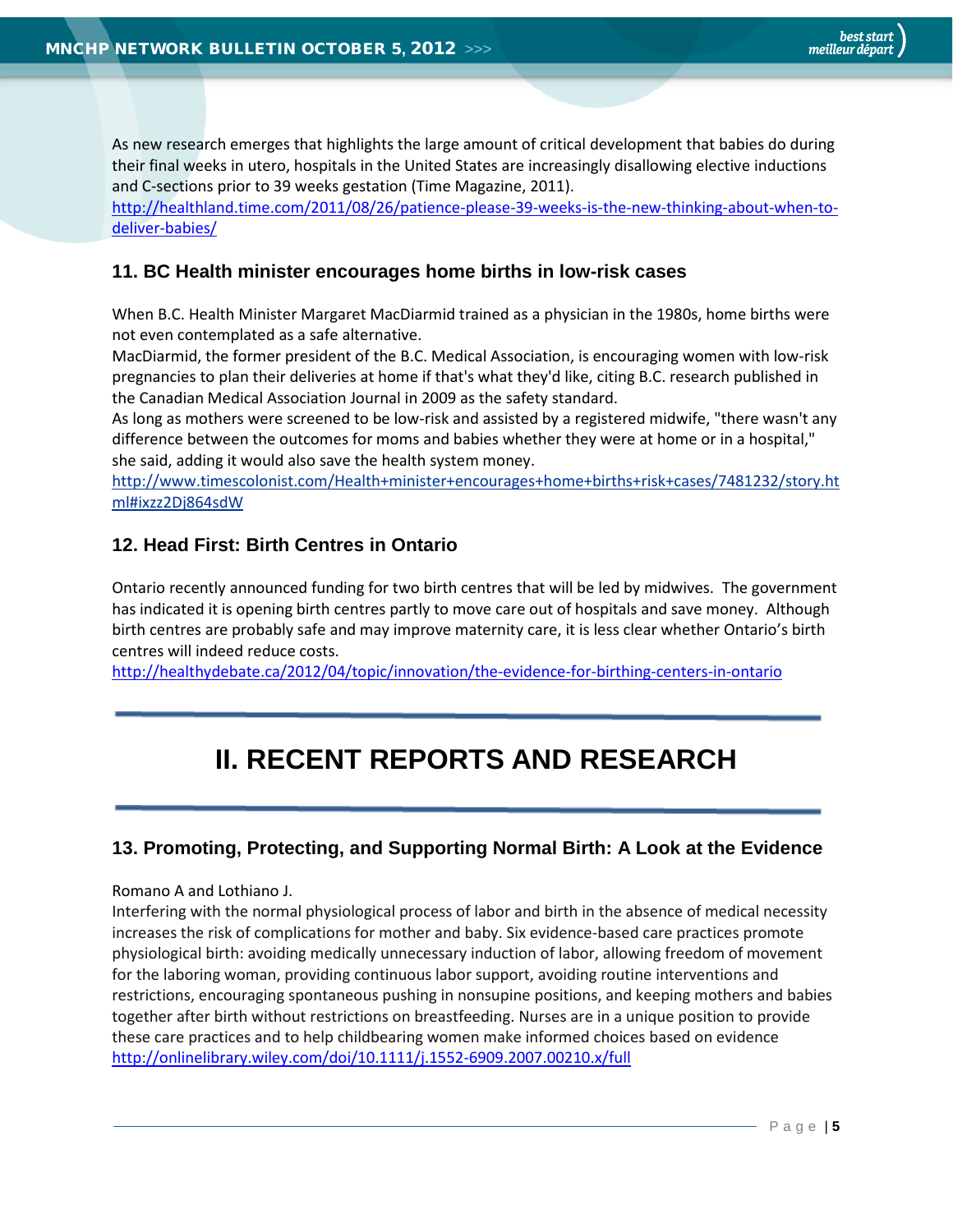# <span id="page-5-0"></span>**14. Study Gives New View of 'Full-Term' Pregnancy**

A study conducted by Dr. Uma Reddy has found that babies born during weeks 39, 40 or 41 of pregnancy, have lower rates of infant mortality than those born during weeks 37 or 38. The risk for newborn death remains small, but doubles for those born before 37 weeks (which is considered a full term) (WebMD, 2011).

<span id="page-5-1"></span><http://www.webmd.com/baby/news/20110523/study-gives-new-view-of-full-term-pregnancy>

# **15. Born Too Soon: The Global Action Report on Preterm Birth**

This guide on preterm birth provides readers information on why a normal birth is desirable. It also includes a discussion of preterm birth around the globe, care before and between pregnancy (to promote normal birth), and care during pregnancy and childbirth.

[http://www.marchofdimes.com/downloads/BornToSoonGARonPretermBirth\\_05212012.pdf](http://www.marchofdimes.com/downloads/BornToSoonGARonPretermBirth_05212012.pdf)

# <span id="page-5-2"></span>**16. Study: Children Born Too Early Have Lower Reading and Math Scores**

Children who were delivered after 39 weeks of pregnancy have been found to score higher on standardized third grade reading and math tests, (even compared to those who were born at 37 and 38 weeks). Compared with children born at 41 weeks, those born at 37 weeks had a 14% greater risk of having a mild reading impairment and a 33% higher chance of having a severe reading impairment. Children born at 37 weeks had a 16% greater risk of having a mild impairment in performing basic math skills (compared with those born at 41 weeks). For each additional week of gestation, scores were found to improve. This may be due to the fact that even though pregnancy at 37 weeks is considered full term, babies do a lot of critical development in the last weeks of pregnancy (Time Magazine, 2012). [http://healthland.time.com/2012/07/02/study-children-born-too-early-have-lower-reading-and-math](http://healthland.time.com/2012/07/02/study-children-born-too-early-have-lower-reading-and-math-scores/)[scores/](http://healthland.time.com/2012/07/02/study-children-born-too-early-have-lower-reading-and-math-scores/)

<http://pediatrics.aappublications.org/content/early/2012/06/27/peds.2011-2157>

# <span id="page-5-3"></span>**17. A Campaign to Carry Pregnancies to Term**

It has been found that well-educated women may be more inclined to schedule childbirth for a time that is more convenient for themselves and their family members. Physicians may also be inclined to schedule births during times that better suit their schedules. However, it has been found that babies are not fully developed until at lest 39 weeks of gestation. There are fewer vision and hearing problems among babies born at full term. These babies are also less likely to experience respiratory distress, jaundice and low blood pressure (New York Times, 2011). http://www.nytimes.com/2011/08/09/health/09brody.html? r=0

# <span id="page-5-4"></span>**18. Alternative versus conventional institutional settings for birth**

Ellen D Hodnett, Soo Downe, Denis Walsh<sub>3</sub>, Julie Weston

#### **Background**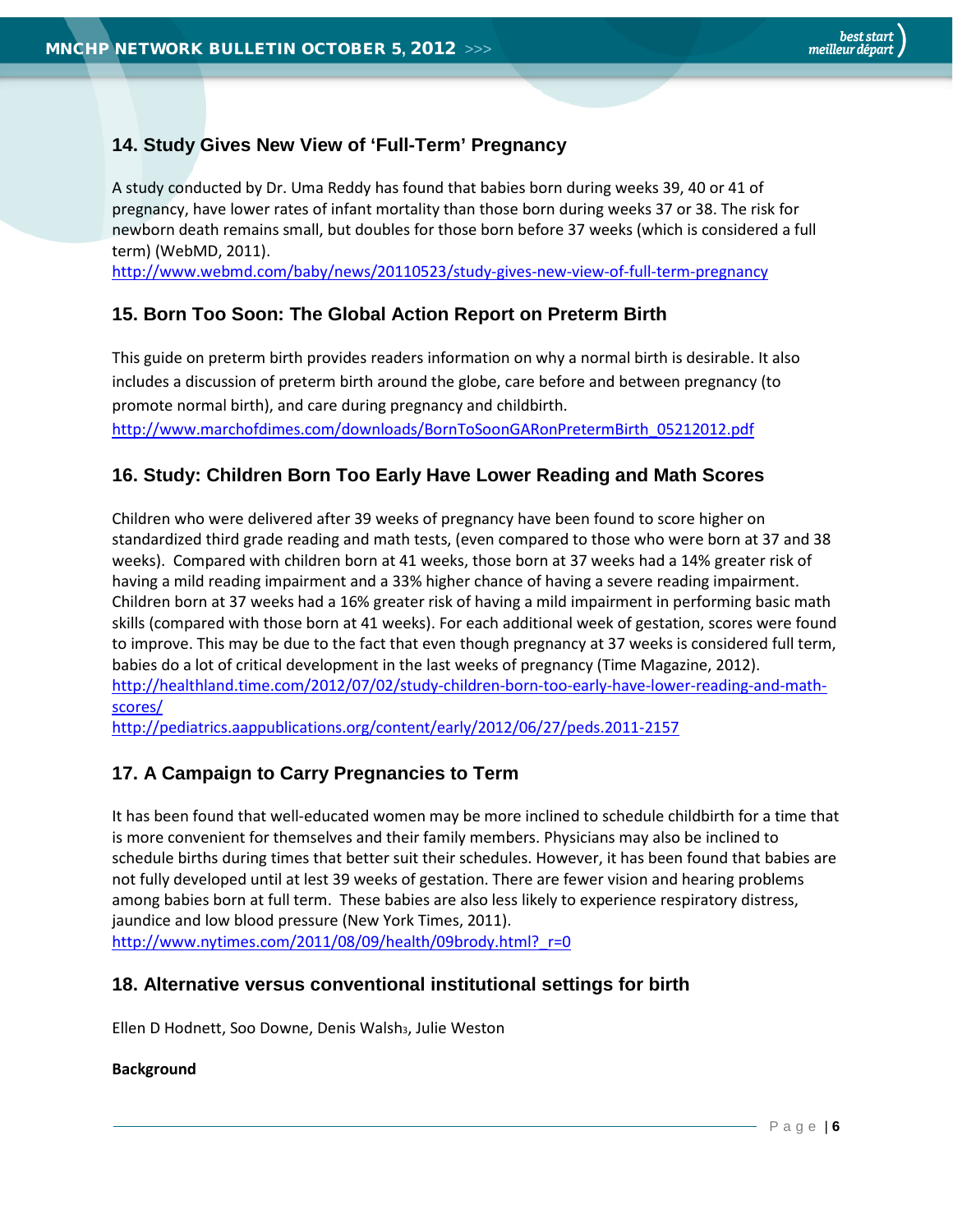Home-like birth settings have been established in or near conventional labour wards for the care of pregnant women who prefer and require little or no medical intervention during labour and birth. **Objectives**

Primary: to assess the effects of care in a home-like birth environment compared to care in a conventional labour ward. Secondary: to determine if the effects of birth settings are influenced by staffing or organizational models or geographical location of the birth centre.

#### **Search strategy**

We searched the Cochrane Pregnancy and Childbirth Group trials register (18 May 2004) and handsearched eight journals and two published conference proceedings.

#### **Selection criteria**

All randomized or quasi-randomized controlled trials that compared the effects of a home-like institutional birth environment to conventional hospital care.

#### **Data collection and analysis**

Standard methods of the Cochrane Collaboration Pregnancy and Childbirth Group were used. Two review authors evaluated methodological quality. Double data entry was performed. Results are presented using relative risks and 95% confidence intervals.

#### **Main results**

Six trials involving 8677 women were included. No trials of freestanding birth centres were found. Between 29% and 67% of women allocated to home-like settings were transferred to standard care before or during labour. Allocation to a home-like setting significantly increased the likelihood of: no intrapartum analgesia/anaesthesia (four trials; n = 6703; relative risk (RR) 1.19, 95%confidence interval (CI) 1.01 to 1.40), spontaneous vaginal birth (five trials;  $n = 8529$ ; RR 1.03, 95% CI 1.01 to 1.06), vaginal/perineal tears (four trials; n = 8415; RR 1.08, 95% CI 1.03 to 1.13), preference for the same setting the next time (one trial; n = 1230; RR 1.81, 95% CI 1.65 to 1.98), satisfaction with intrapartum care (one trial;  $n = 2844$ ; RR 1.14, 95% CI 1.07 to 1.21), and breastfeeding initiation (two trials;  $n = 1431$ ; RR 1.05, 95% CI 1.02 to 1.09) and continuation to six to eight weeks (two trials; n = 1431; RR 1.06, 95% CI 1.02 to 1.10). Allocation to a home-like setting decreased the likelihood of episiotomy (five trials; n = 8529; RR 0.85, 95% CI 0.74 to 0.99). There was a trend towards higher perinatal mortality in the homelike setting (five trials; n = 8529; RR 1.83, 95% CI 0.99 to 3.38). No firm conclusions could be drawn regarding the effects of staffing or organizational models.

#### **Authors' conclusions**

When compared to conventional institutional settings, home-like settings for childbirth are associated with modest benefits, including reduced medical interventions and increased maternal satisfaction. Caregivers and clients should be vigilant for signs of complications.

Alternative versus conventional institutional settings for birth. *CochraneDatabase of Systematic Reviews*  2010, Issue 9. Art. No.: CD000012. DOI: 10.1002/14651858.CD000012.pub3. [www.thecochranelibrary.com/details/file/841529/CD000012.html](http://www.thecochranelibrary.com/details/file/841529/CD000012.html)

# <span id="page-6-0"></span>**19. Planned Vaginal Birth or Elective Repeat Caesarean: Patient Preference Restricted Cohort with Nested Randomised Trial**

Caroline A. Crowther et al.

**Background**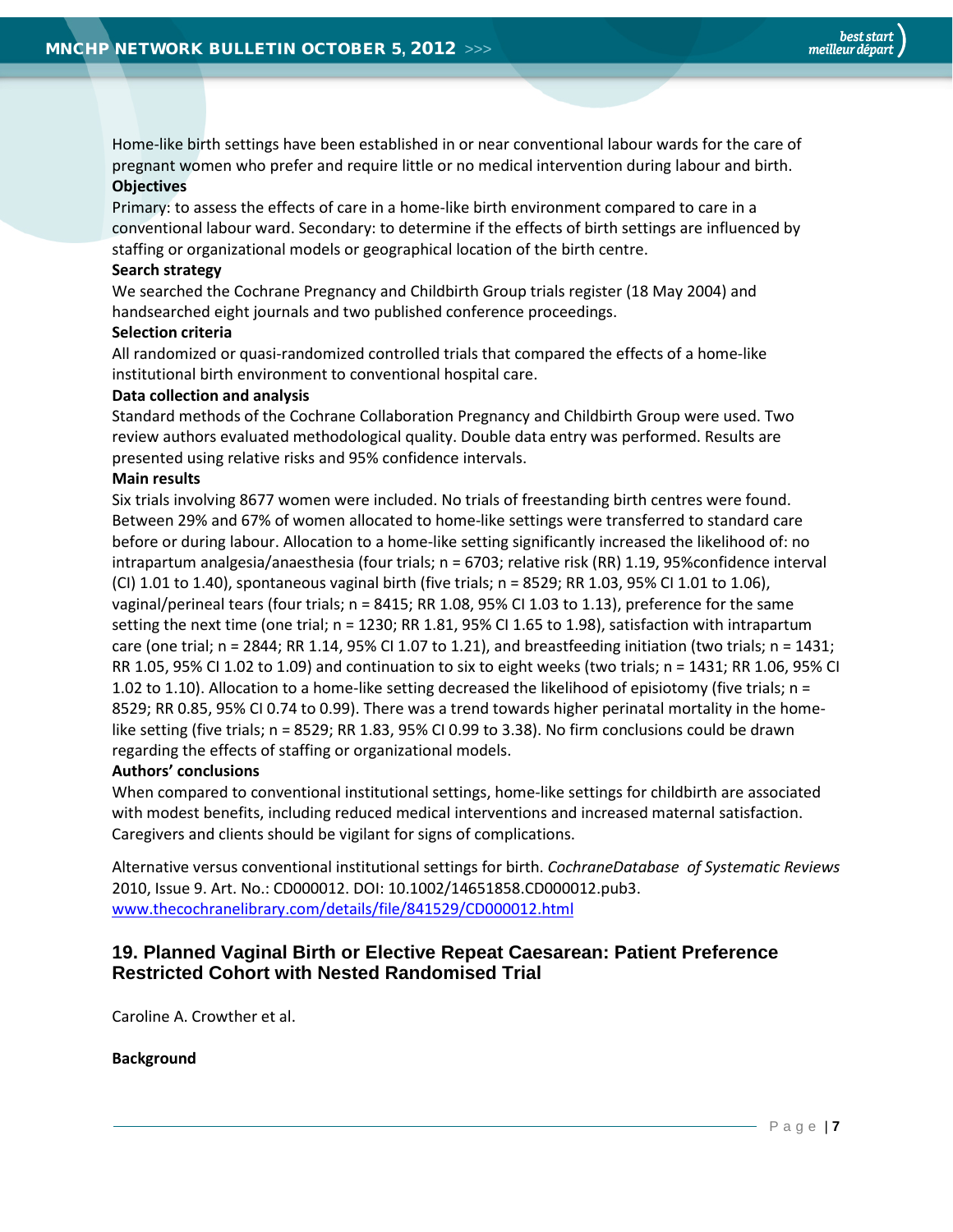<span id="page-7-0"></span>Uncertainty exists about benefits and harms of a planned vaginal birth after caesarean (VBAC) compared with elective repeat caesarean (ERC). We conducted a prospective restricted cohort study consisting of a patient preference cohort study, and a small nested randomised trial to compare benefits and risks of a planned ERC with planned VBAC.

#### **Methods and findings**

2,345 women with one prior caesarean, eligible for VBAC at term, were recruited from 14 Australian maternity hospitals. Women were assigned by patient preference (*n* = 2,323) or randomisation (*n* = 22) to planned VBAC (1,225 patient preference, 12 randomised) or planned ERC (1,098 patient preference, ten randomised). The primary outcome was risk of fetal death or death of liveborn infant before discharge or serious infant outcome. Data were analysed for the 2,345 women (100%) and infants enrolled.

The risk of fetal death or liveborn infant death prior to discharge or serious infant outcome was significantly lower for infants born in the planned ERC group compared with infants in the planned VBAC group (0.9% versus 2.4%; relative risk [RR] 0.39; 95% CI 0.19–0.80; number needed to treat to benefit 66; 95% CI 40–200). Fewer women in the planned ERC group compared with women in the planned VBAC had a major haemorrhage (blood loss ≥1,500 ml and/or blood transfusion), (0.8% [9/1,108] versus 2.3% [29/1,237]; RR 0.37; 95% CI 0.17–0.80).

#### **Conclusions**

Among women with one prior caesarean, planned ERC compared with planned VBAC was associated with a lower risk of fetal and infant death or serious infant outcome. The risk of major maternal haemorrhage was reduced with no increase in maternal or perinatal complications to time of hospital discharge. Women, clinicians, and policy makers can use this information to develop health advice and make decisions about care for women who have had a previous caesarean.

<http://www.plosmedicine.org/article/info%3Adoi%2F10.1371%2Fjournal.pmed.1001192>

# <span id="page-7-2"></span>**III. PROFESSIONAL STATEMENTS ON NORMAL CHILDBIRTH**

# <span id="page-7-1"></span>**20. Joint Statement on Normal Childbirth**

The Society of Obstetricians and Gynaecologists of Canada, the Association of Women's Health, the Obstetric and Neonatal Nurses of Canada, the Canadian Association of Midwives, the College of Family Physicians of Canada and the Society of Rural Physicians of Canada (2008), jointly wrote this statement on normal childbirth. A normal birth is defined as the spontaneous onset and progress of labour, resulting in spontaneous delivery at 37 to 42 weeks gestation. Such a delivery may include pharmacological and non-pharmacologic analgesia and routine oxytocic during the third stage of labour. A normal delivery is not assisted by forceps, vacuum or caesarean section. However, it may include induction, augmentation, electronic fetal monitoring, regional anaesthesia and complications of pregnancy, (so long as the delivery is normal (spontaneous)). Normal birth includes the opportunity for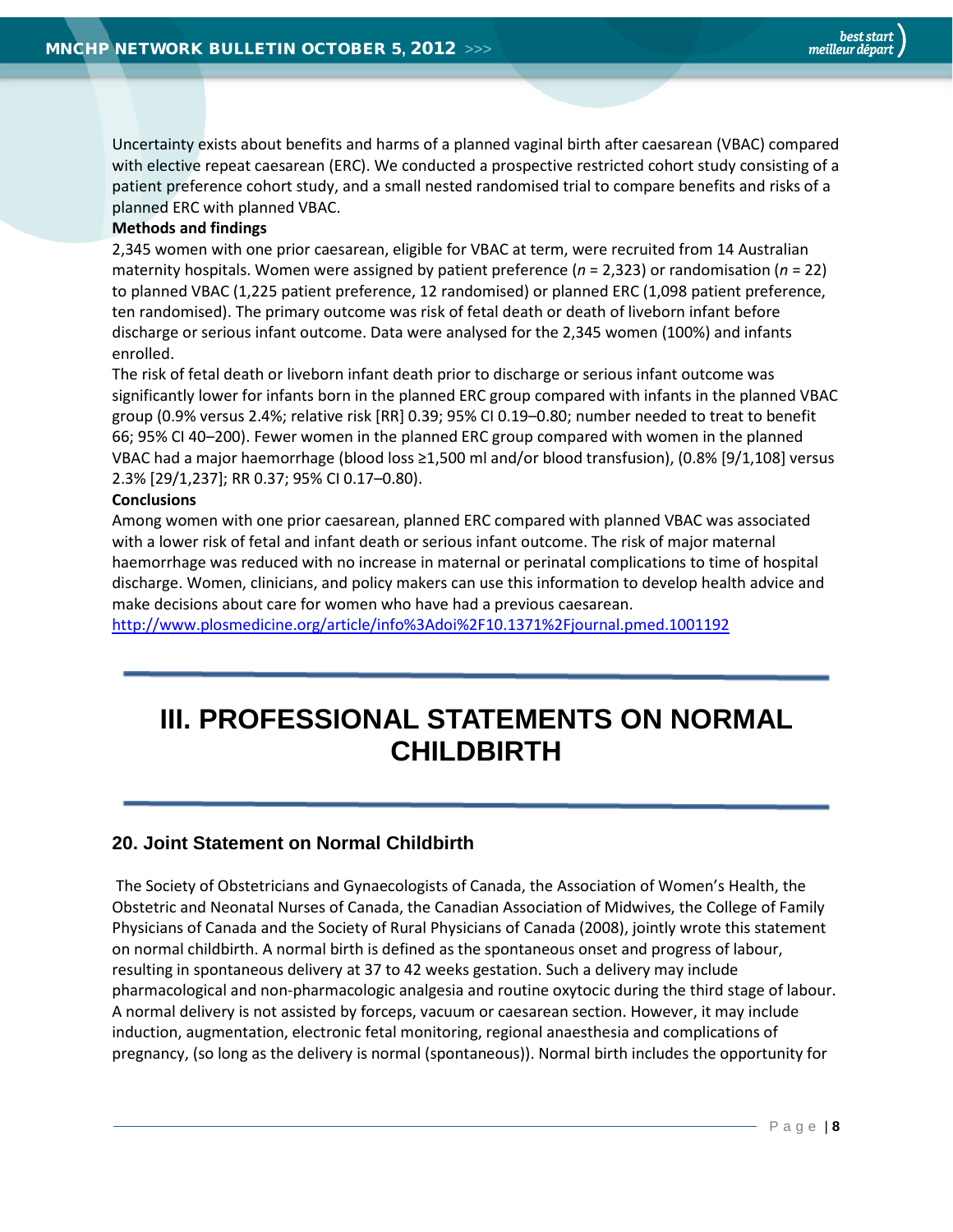skin-to-skin holding and breastfeeding in the first hour after birth. In this document it is recommended that national guidelines for normal birth be created, that childbirth educators and maternity care providers be equipped with knowledge and experience about normal childbirth, and that providers discuss the possibility of normal childbirth with all low-risk patients. <http://www.sogc.org/guidelines/documents/gui221PS0812.pdf>

# <span id="page-8-0"></span>**21. Supporting Healthy and Normal Physiologic Childbirth: A Consensus Statement by ACNM, MANA and NACPM.**

This guideline written by the Midwives Alliance of North America (MANA), the American College of Nurse-Midwives (ACMN), and the National Association of Certified Professional Midwives (NACPM) (2012), outlines the characteristics of a normal physiologic childbirth, the factors that influence and disrupt a normal physiologic childbirth, and provides recommendations for policy, education and research to promote normal childbirth,

[http://www.midwife.org/ACNM/files/ccLibraryFiles/Filename/000000002179/Physioloigical%20Birth%2](http://www.midwife.org/ACNM/files/ccLibraryFiles/Filename/000000002179/Physioloigical%20Birth%20Consensus%20Statement-%20FINAL%20May%2018%202012%20FINAL.pdf) [0Consensus%20Statement-%20FINAL%20May%2018%202012%20FINAL.pdf](http://www.midwife.org/ACNM/files/ccLibraryFiles/Filename/000000002179/Physioloigical%20Birth%20Consensus%20Statement-%20FINAL%20May%2018%202012%20FINAL.pdf)

# <span id="page-8-1"></span>**22. Midwifery Care and Normal Birth**

Canadian Association of Midwives. January, 2010

Recent policy statements by maternity care provider organizations in Canada, as well as the United Kingdom, have promoted normal childbirth and recommended a number of system changes and best practices to support the normal labour and birth process. Underlying these statements are concerns about unprecedented rates of technological and surgical intervention in childbirth, the use of caesarean section without medical indication, and the health and social consequences that may accrue if current trends continue.

The Canadian Association of Midwives (CAM) welcomes these important collaborative initiatives toward reducing unnecessary intervention and restoring confidence in the physiologic process of childbirth. CAM also welcomes ongoing discussion about the parameters of normal labour and birth, the attitudes and beliefs that influence maternity care practices, and the actions needed to promote, protect and support normal childbirth as a healthy and meaningful event in women's lives. CAM believes that midwives are making a vital contribution to interdisciplinary efforts to promote normal birth and decrease the anxiety that often surrounds maternity care today.

Trust in the normal childbirth process is fundamental to the philosophy and practice of midwifery, the language midwives speak and the care they provide to women. Midwifery education includes the development of specific skills and clinical practices that facilitate normal, undisturbed labour progress and spontaneous delivery through the efforts of the mother, without routine use of drugs and interventions. For midwives, the concept of normality rests on the physiology of labour and the capacity of women to give birth with their own power.

[http://www.aom.on.ca/Communications/Position\\_Statements/CAM\\_Statement\\_on\\_Normal\\_Birth.aspx](http://www.aom.on.ca/Communications/Position_Statements/CAM_Statement_on_Normal_Birth.aspx) <http://www.canadianmidwives.org/>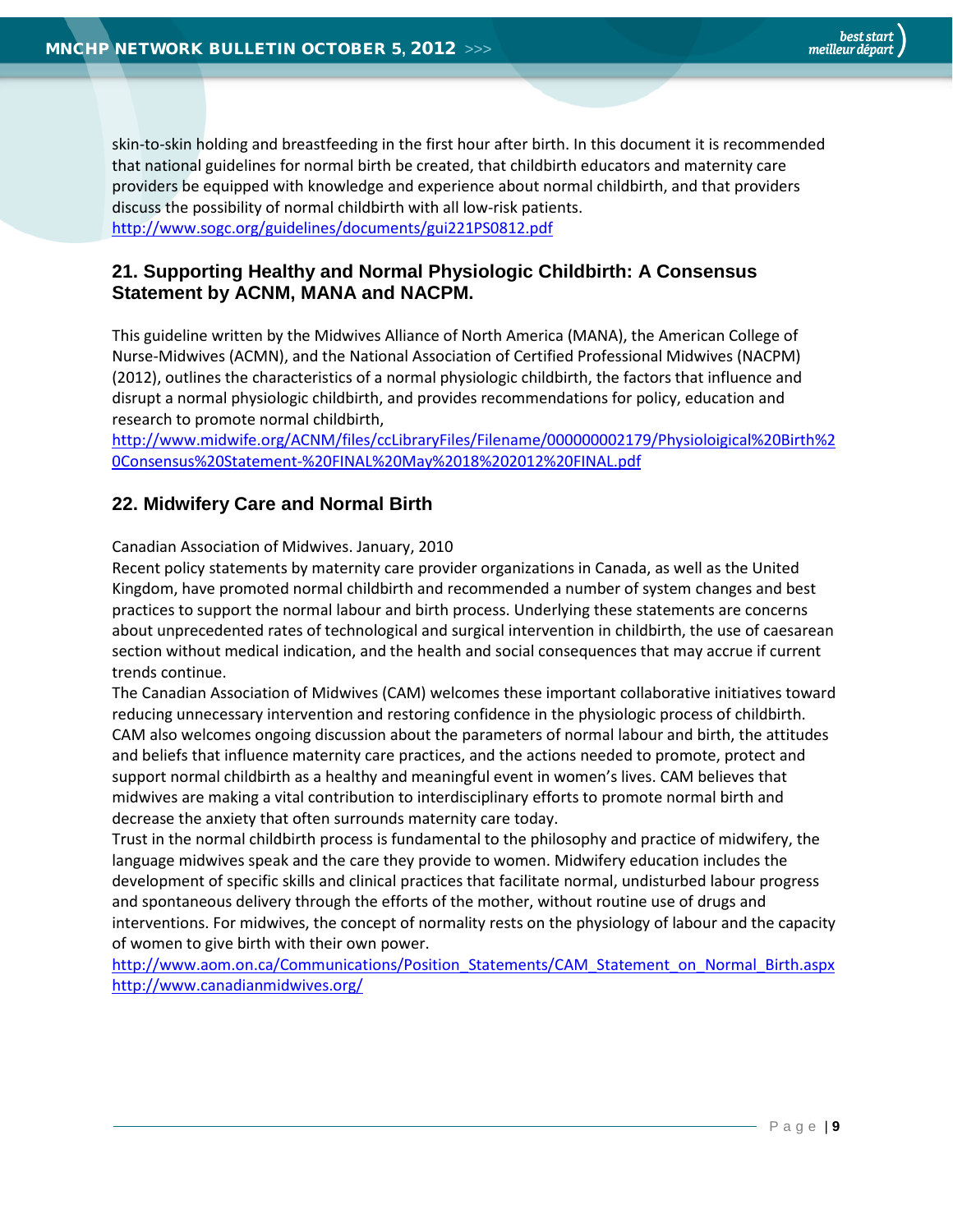# **IV. CURRENT INITIATIVES**

# <span id="page-9-0"></span>**23. March of Dimes Prematurity Campaign**

March of Dimes aims to reduce the number of babies that are born prematurely each year. In response to this problem, the March of Dimes has launched a Prematurity Campaign. Below are links to the campaign's general website, the World Prematurity Day Facebook page and the World Prematurity Day Volunteer Guide.

[http://www.marchofdimes.com/mission/prematurity\\_wpd.html](http://www.marchofdimes.com/mission/prematurity_wpd.html) <https://www.facebook.com/WorldPrematurityDay> <http://www.marchofdimes.com/downloads/wpdvolunteerguide.pdf>

# <span id="page-9-1"></span>**24. B.C. Power to Push**

Your maternity care provider will monitor you and oversee your care throughout your pregnancy and birth. In British Columbia, women have a number of options available to them regarding who cares for them during pregnancy, as well as where they will give birth to their baby. When your labour begins spontaneously between 37 and 42 weeks of pregnancy, it's a clear signal that your baby is now ready to be born. It also means that after nine months, your body has prepared itself to begin the process of labour and birth.

<span id="page-9-2"></span><http://www.powertopush.ca/>

# **V. RESOURCES**

# <span id="page-9-3"></span>**25. Care in Normal Birth: A Practical Guide**

This document, produced by the World Health Organization (1996), presents universal guidelines for the routine care of women during uncomplicated labour and childbirth. Recommendations for routine care are based on a critical review of the literature with respect to the safety and effectiveness of 59 common procedures and practices. This guide is available in English, French, German, Indonesian and Serbo-Croatian.

<span id="page-9-4"></span>[http://www.who.int/maternal\\_child\\_adolescent/documents/who\\_frh\\_msm\\_9624/en/](http://www.who.int/maternal_child_adolescent/documents/who_frh_msm_9624/en/)

# **26. Queensland Maternity and Neonatal Clinical Guideline: Normal Birth**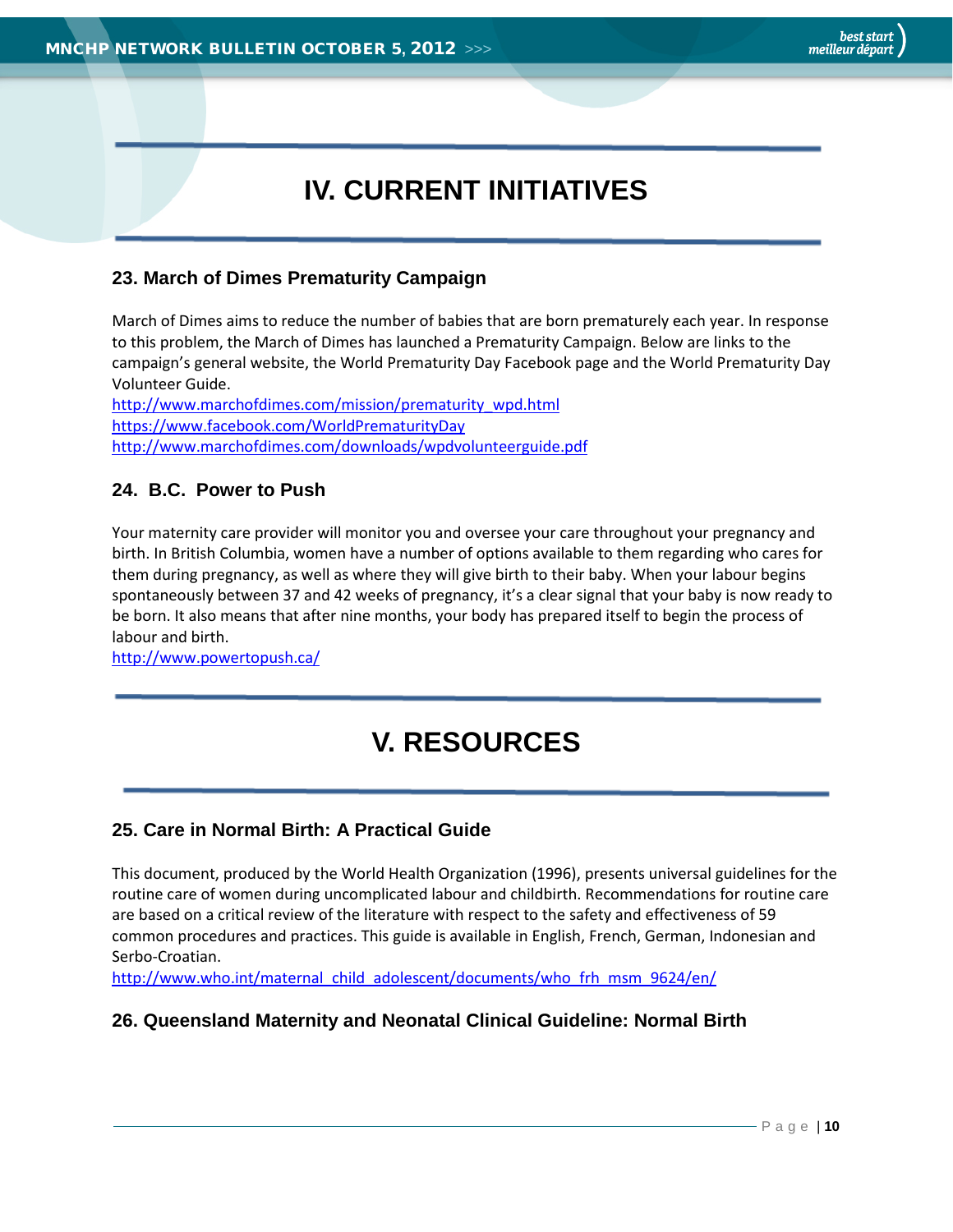<span id="page-10-1"></span>This guideline produced by the Queensland Maternity and Neonatal Clinical Guideline Program (2012), provides healthcare providers with in-depth information about the normal birth process. Topics discussed in this guideline include: a definition of normal birth, initial assessment, the provision of women-centred care, service requirements, supportive care, discomfort and pain. This guideline outlines several aspects of care in labour (such as nutrition, routine procedures, pain management, fetal monitoring and place of birth) and classification of practices in normal birth. [http://www.health.qld.gov.au/qcg/documents/g\\_normbirth.pdf](http://www.health.qld.gov.au/qcg/documents/g_normbirth.pdf)

# <span id="page-10-0"></span>**27. Campaign for Normal Birth: Getting off the Bed**

This guide (Royal College of Midwives, 2011), outlines for women and midwives the positions that women may take during normal labour and birth to increase comfort. Illustrations are provided. <http://www.rcmnormalbirth.org.uk/>

# **28. E-Learning: Normal Pregnancy**

This presentation (London Health Sciences Centre, nd), provides information for healthcare providers on the physiology of normal pregnancy. Information is provided about the different bodily systems of both the fetus and pregnant woman.

[http://www.lhsc.on.ca/Health\\_Professionals/CCTC/elearning/normalpregnancy\\_criticalcarenurses.pdf](http://www.lhsc.on.ca/Health_Professionals/CCTC/elearning/normalpregnancy_criticalcarenurses.pdf)

# **VI. FEATURED BEST START RESOURCES**

# <span id="page-10-2"></span>**29. Giving Birth in a New Land – A guide for women new to Canada and their families**

This booklet contains information for newcomer women who are pregnant and expect to deliver their baby in Ontario. Includes information on local practices related to the prenatal and postnatal period, as well as services and resources available. Available in print and PDF. Download in English, French, Arabic, Filipino, Hindi, Punjabi, Spanish, Simplified Chinese, Tamil, Urdu. [http://www.beststart.org/resources/rep\\_health/index.html](http://www.beststart.org/resources/rep_health/index.html)

# *About This Bulletin*

*The Best Start Resource Centre thanks you for your interest in, and support of, our work. Best Start permits others to copy, distribute or reference the work for non-commercial purposes on condition that full credit is given. Because our MNCHP bulletins are designed to support local health promotion initiatives, we would appreciate knowing how this resource has supported, or been integrated into, your work [\(mnchp@healthnexus.ca\)](mailto:mnchp@healthnexus.ca). Please note that the Best Start Resource Centre does not endorse or recommend any events, resources, or publications mentioned in this bulletin.*